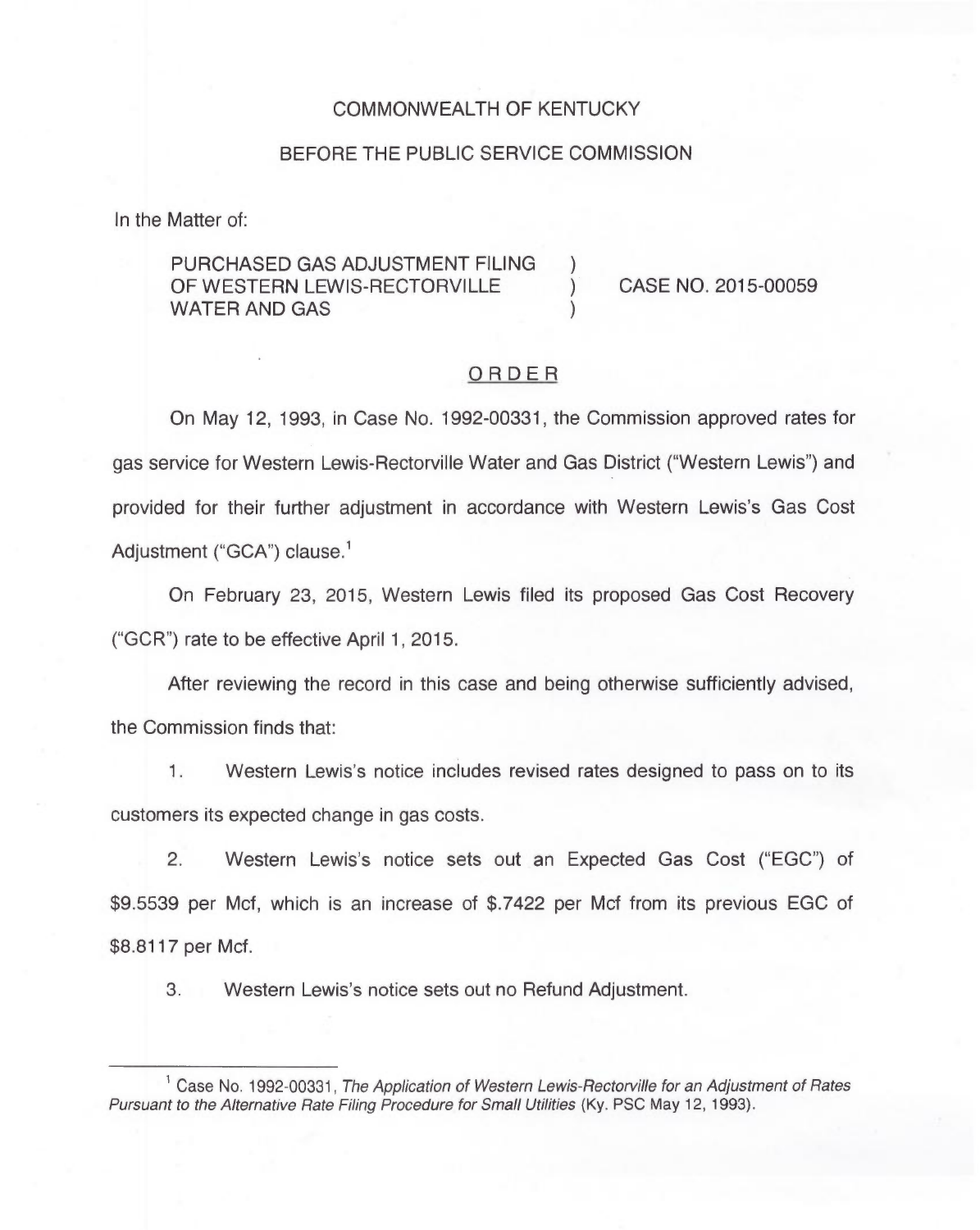4. Western Lewis's notice sets out a current quarter Actual Adjustment ("AA") of (\$.5727) per Mcf. Western Lewis used an incorrect Previous Quarter AA of (\$1.0004) per Mcf instead of the approved (\$1.0005) per Mcf AA. Western Lewis's corrected total AA is (\$1.8077) per Mcf, which is a decrease of \$.3888 per Mcf from the previous total AA of (\$1.4189) per Mcf.

5. Western Lewis's notice sets out a current quarter Balance Adjustment ("BA") of \$.0027 per Mcf. Because Western Lewis did not file its GCR application for the quarter beginning October 1, 2014, the Third Previous Quarter AA of (\$.4049) per Mcf, and the Third Previous Quarter BA of  $$.0938<sup>2</sup>$  per Mcf were billed for five quarters instead of four. This led to a \$3,484 under-recovery by Western Lewis. Including this under-recovery in the calculation of the current quarter BA will most efficiently collect the amounts under-recovered by Western Lewis and is not precluded by its tariff. Western Lewis's corrected current quarter BA is \$.0782 per Mcf. Western Lewis also used an incorrect Previous Quarter BA of \$.1104 per Mcf instead of the approved \$.1105 per Mcf BA. Western Lewis's correct total BA is \$.1755 per Mcf, which is an increase of  $$.0742$  per Mcf from the previous total BA of  $$.1013$  per Mcf.

6. Western Lewis's corrected GCR is \$7.9217 per Mcf, which is an increase of \$.4276 per Mcf from the previous rate of \$7.4941 per Mcf.

7. The rates in the Appendix to this Order are fair, just, and reasonable, and should be approved for service rendered by Western Lewis on and after April 1, 2015.

 $2$  These factors were originally calculated in Case No. 2013-00326, Purchased Gas Adjustment Filing of Western Lewis-Rectorville Water and Gas (Ky. PSC Sept. 13, 2013) and were billed from October 1, 2013 through December 31, 2014.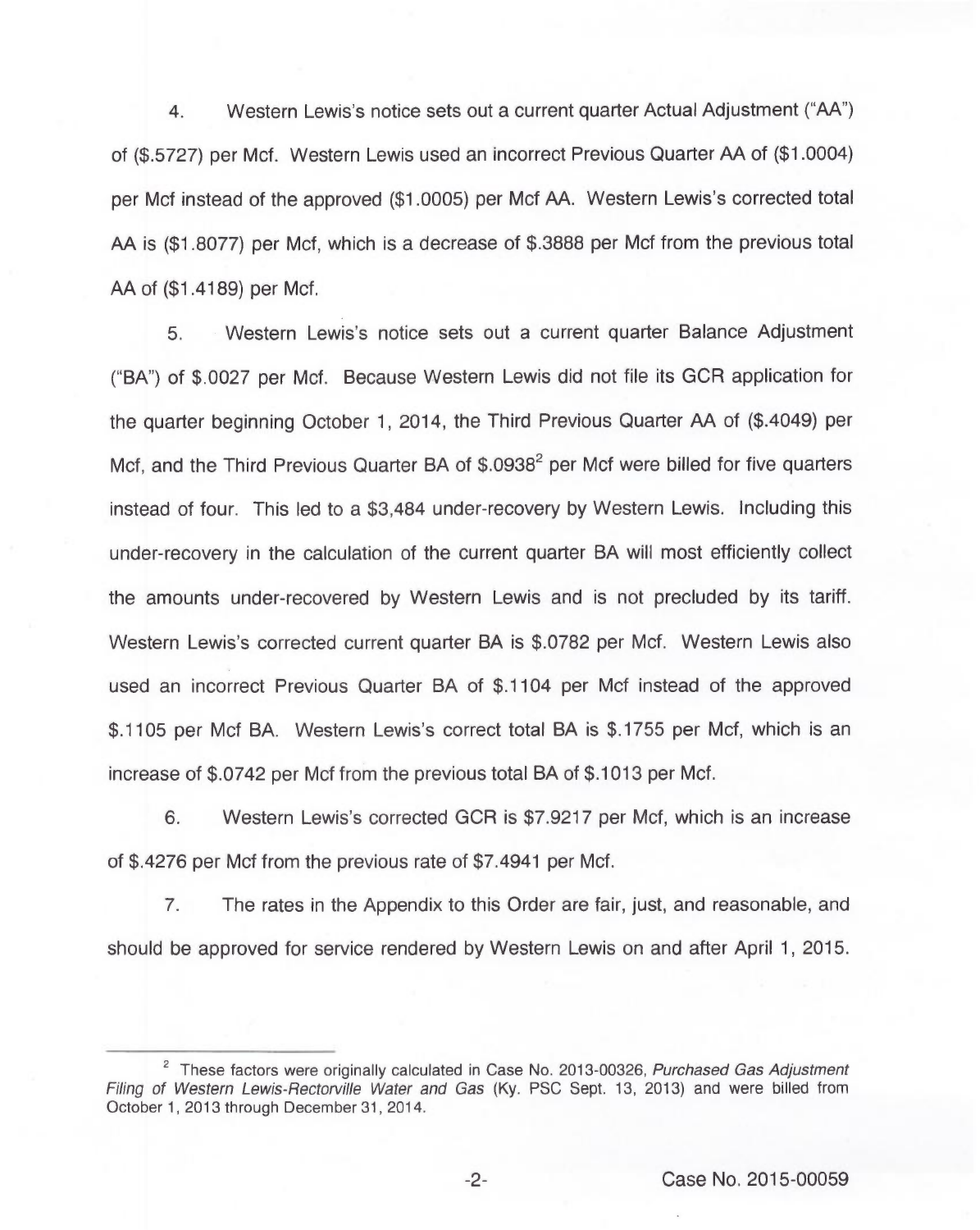IT IS THEREFORE ORDERED that:

1. The rates proposed by Western Lewis are denied.

2. The rates in the Appendix to this Order are approved for service rendered on and after April 1, 2015.

3. Within 20 days of the date of this Order, Western Lewis shall file with this Commission, using the Commission's electronic Tariff Filing System, revised tariff sheets setting out the rates approved herein and reflecting that they were approved pursuant to this Order.

By the Commission

ENTERED MAR 19 <sup>2015</sup> KENTUCKY PUBLIC <u>SERVICE COMMISSION</u>

**ATTEST** Executive Director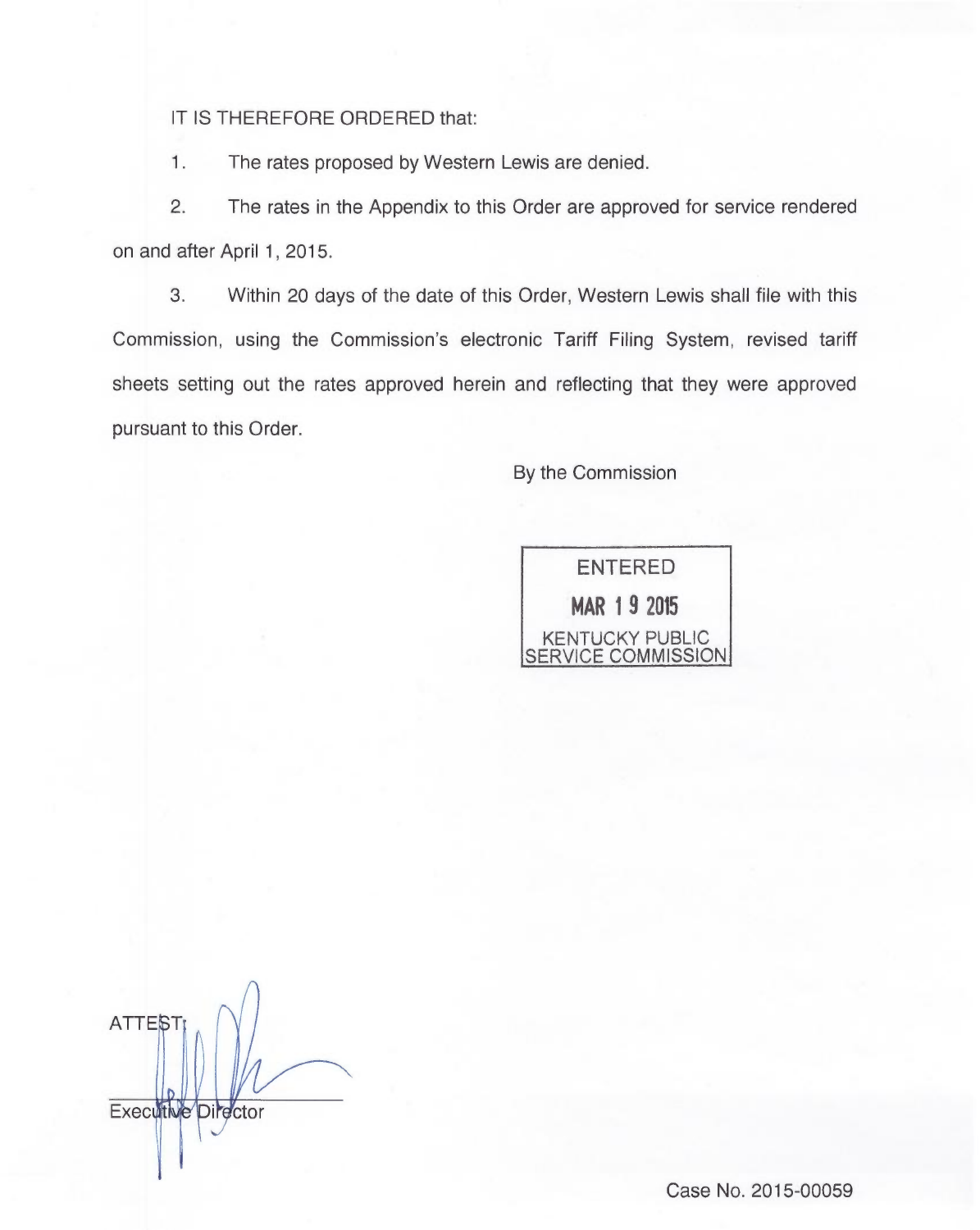## APPENDIX

# APPENDIX TO AN ORDER OF THE KENTUCKY PUBLIC SERVICE COMMISSION IN CASE NO. 2015-00059 DATED MAR 1 9 2015

The following rates and charges are prescribed for the customers served by Western Lewis-Rectorville Water and Gas District. All other rates and charges not specifically mentioned herein shall remain the same as those in effect under authority of this Commission prior to the effective date of this Order.

## RETAIL RATES:

Customer Charge

\$1.00 per month

#### Monthly usage

|                                                  |                  | <b>Gas Cost</b><br>Recovery |           |
|--------------------------------------------------|------------------|-----------------------------|-----------|
|                                                  | <b>Base Rate</b> | Rate                        | Total     |
| First 1,000 cubic feet<br>or less (Minimum Bill) | \$3.9883         | 7.9217<br>S                 | \$11.9100 |
| Next 4,000 cubic feet per<br>1,000 cubic feet    | 1.4565           | 7.9217                      | 9.3782    |
| Next 5,000 cubic feet per<br>1,000 cubic feet    | 1.3970           | 7.9217                      | 9.3187    |
| Over 10,000 cubic feet per<br>1,000 cubic feet   | 1.2228           | 7.9217                      | 9.1445    |